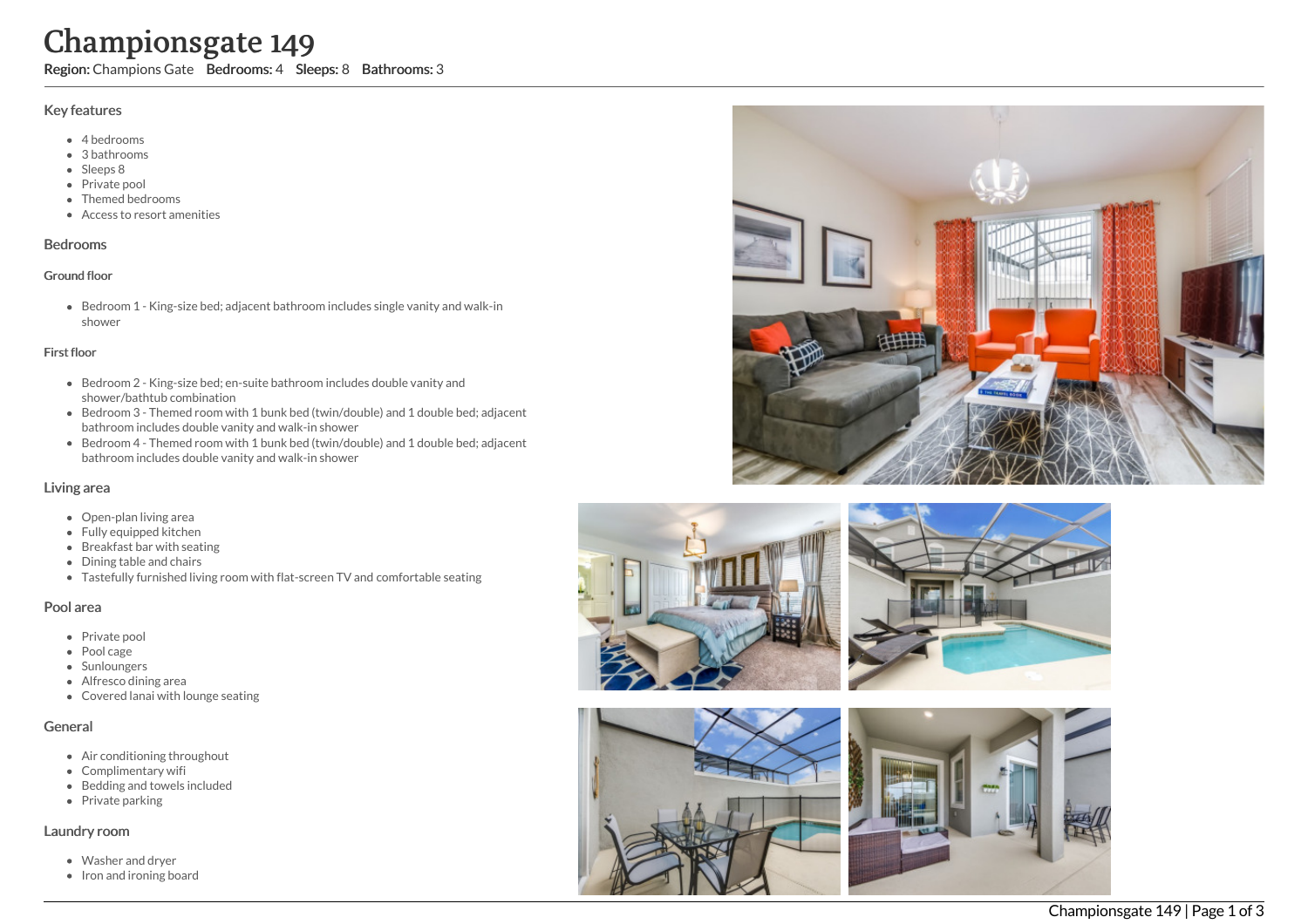## Children's equipment available for hire

- $\bullet$  Crib
- Stroller
- $\bullet$  High chair
- $\bullet$  Pack and play

# Resort facilities

Ideally located close to many of Orlando A¢â,¬â"¢s theme parks, Championsgate Resort offers a wide variety of fantastic amenities for the whole family to enjoy. Set within 900 acres, this luxury resort is home to an 18-hole championship golf course, a fully equipped gym, a games room and multiple sports courts. Guests can choose from a selection of swimming pools; kids will enjoy the waterslides and splash park whilst adults can float in the lazy river, or relax under a private cabana. An excellent retreat after a busy day at the parks, guests of Championsgate Resort will also have access to a movie theater, a range of shops and an impressive spa. There is also a great selection of restaurants and bars on site, including a poolside grill, a sports bar and the impressive clubhouse.

# Places of interest

- Golf courses 0 miles
- $\bullet$  Shopping mall 3 miles
- Disney World 8 miles
- Seaworld 17 miles
- Universal Studios 20 miles
- Legoland 25 miles